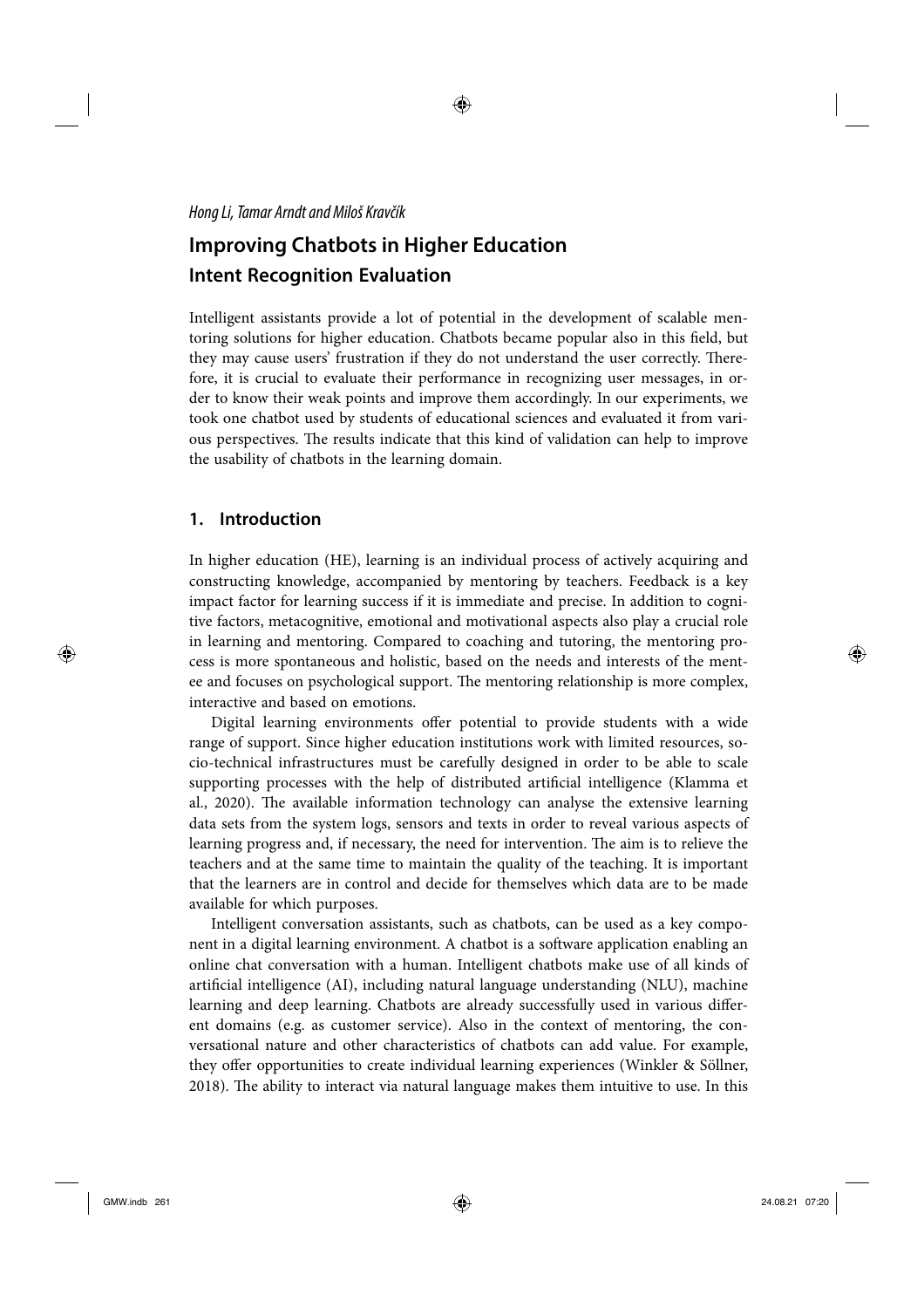#### 262 | Hong Li, Tamar Arndt and Miloš Kravčík

context, an essential quality requirement of chatbots emerges: they must be able to interpret users' messages and intents correctly in order to avoid frustration. To that end, in this paper, we describe our approach to analyse and improve a chatbots' model for NLU.

In the following, we briefly introduce the related work. Then we describe the methodology used. The main part presents our case study with several evaluation experiments. At the end we summarize our contributions.

## **2. Related Work**

Intelligent assistants can be used in HE both for administrative and learning support, for example for automatically replying to students on behalf of the academic staff (Hien et al., 2018). Chatbots can enhance students' learning experience and facilitate the achievement of student-centred learning. They can conduct research, mark online exams and assist students to communicate well (Sandu & Gide, 2019).

HE chatbots use AI technology for supporting learning at scale by automatically answering a variety of routine, frequently asked questions, and automatically replying to student introductions. Their design can gradually move from using an episodic memory of previous question-answer pairs to using semantic processing based on conceptual representations (Goel & Polepeddi, 2016). To avoid frustration of users, it is reasonable to use a certain confidence threshold for automatic interventions.

Chatbots seem to be used mainly as answering-machines, but not for assignment individualization purposes so far (Bollweg et al., 2018). Nevertheless, automated assessment can be facilitated by a chatbot that can grade students' responses to generated questions on a similar level as a human instructor (Ndukwe et al., 2019).

In the tech4comp project<sup>1</sup> we aim at personalized competence development through scalable mentoring processes, which is investigated at several German universities in three different domains - educational sciences, mathematics and informatics. An important limitation of mentoring in higher education are the available resources, but the benefits of individual feedback can also be achieved through the use of appropriate technology. As an interface for both mentors and mentees, we use intelligent mentoring chatbots, tailored for mentoring processes and integrated with external learning applications (Neumann et al., 2021). The implementation of such chatbots is based on Natural Language Understanding (NLU) to identify the respective intent of the student and to respond properly.

In our research, we were looking for studies dealing with intent recognition of chatbots in HE, but we have not found such specific evaluations. Nevertheless, we consider such validation important and want to share our experience, helping to bridge the gap between developers and practitioners.

 $\bigoplus$ 

https://tech4comp.de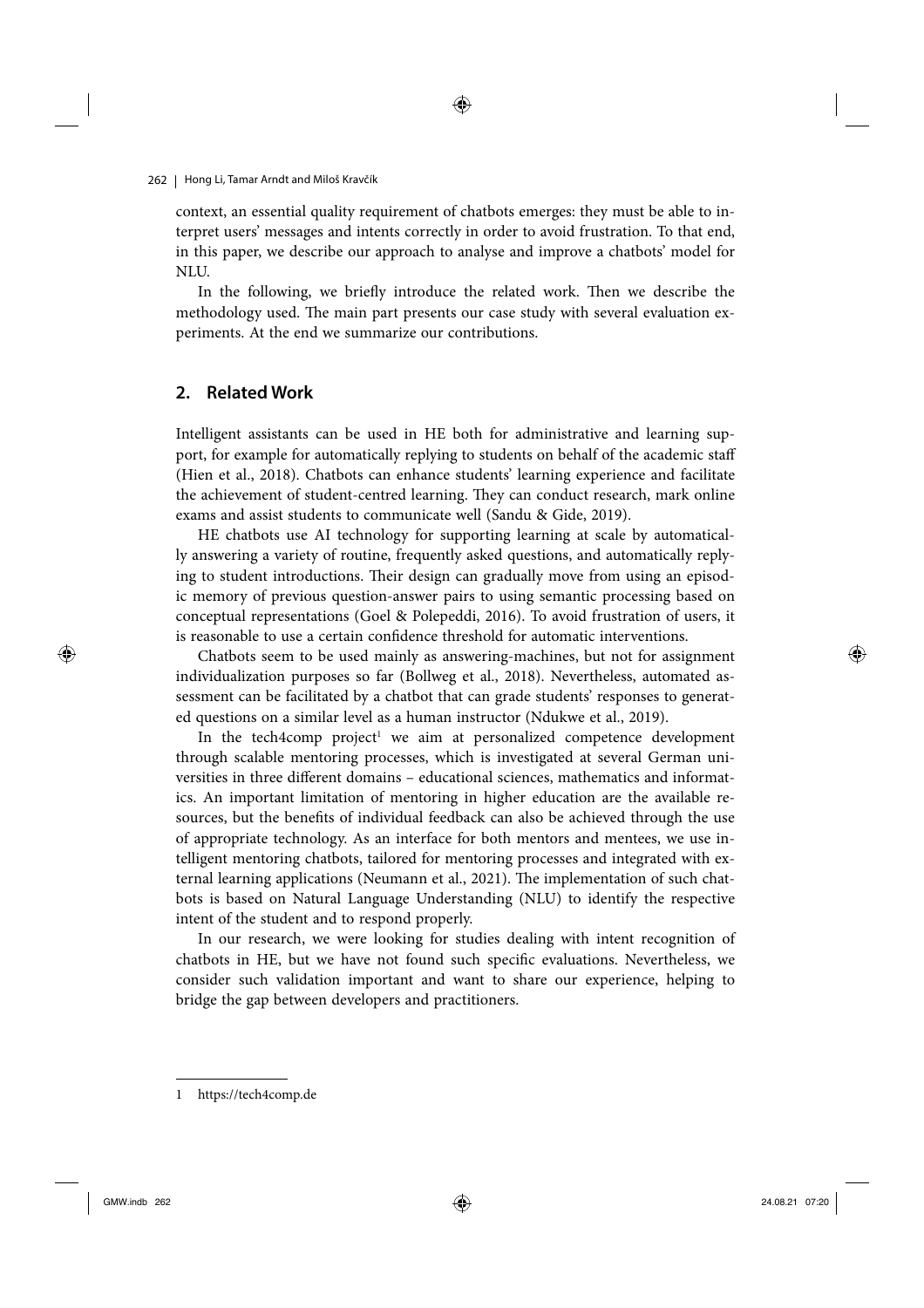# **3. Methodology**

In this paper, we describe our approach to analysing and improving the intent recognition and NLU of a chatbot to support iterative evaluation and development of chatbots. We do this using a chatbot as an example, which has been developed in the tech4comp project to support students in teacher training (Neumann et al., 2021). To build the chatbot, we use the Social Bot Framework (Neumann et al., 2019) that integrates Rasa<sup>2</sup> for the intent recognition, which is an AI platform for personalized conversations at scale. Rasa includes an open-source NLU framework and together with a toolset for improvements of virtual assistants it supports the creation of chatbots. The Rasa NLU component comprises coupled modules combining a number of natural language processing and machine learning libraries. It trains a classifier model using a list of annotated statements with intents as training data. With the trained model, for each input message, the Rasa NLU server can give a list of intent and confidence pairs, and the intent with highest confidence is chosen as recognition result (Bocklish et al., 2017). Definition of intents is a crucial part of a Rasa chatbot, which includes the phrases that are expected from the user. One intent can be expressed by various examples.

◈

Our chatbot evaluation consists of three parts, which we describe next:

- Validation of intent recognition,
- Analysis of conversations,
- Improvement of the Rasa-NLU-Model.

## **3.1 Validation of Intent Recognition**

It is helpful to validate the definition of intents, in order to improve the chatbot's performance. This can be done before users start to use the chatbot. Rasa NLU classifies the user messages into user intents, which is done with a certain *confidence*. In this way (semantically) similar intents can be found. It is worth analysing when this parameter reaches low values, identifying problematic intents. This includes the identification of the top two intents in the intents-list for each sentence example and an analysis of the confidence difference.

In this context, another important parameter is the *precision*, which helps to identify errors. It is the ability of the classifier not to label a sample that is negative as positive. The precision is the ratio tp / (tp + fp) where tp is the number of true positives and  $fp$  the number of false positives. The best value is 100% and the worst value is 0 %. When an intent has a low precision, we need to identify what is wrong. For instance, there can be duplicates of some examples in different intent definitions.

2 https://rasa.com

 $\bigoplus$ 

◈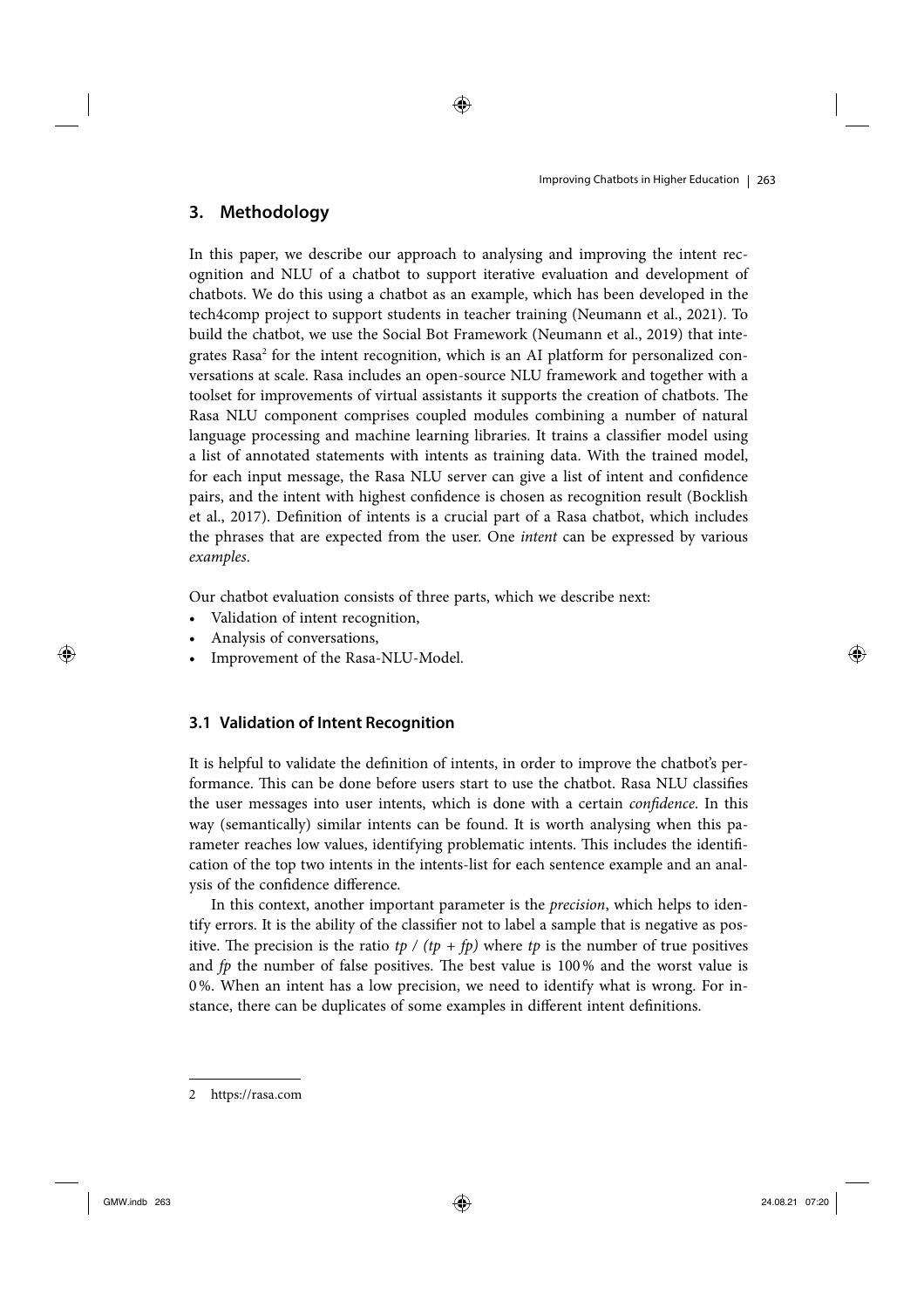◈

264 | Hong Li, Tamar Arndt and Miloš Kravčík

#### **3.2 Analysis of Conversations**

Another approach takes into account the data from the chatbot logs and the corresponding analysis of conversations with real users. Here, we can find the distribution of the recognized intents, the distribution of the confidence and the statistics of the conversation path. If we add manual annotations by experts, another level of the analysis can be achieved. For such annotations, we considered sentences with a low intent recognition confidence and also randomly selected sentences for each intent. The experts approved the correct recognitions and in case of incorrect ones they also suggested the right solutions. Such annotations were used in our evaluation. Regarding the annotation, being an expert means to be familiar with the content and functional scope of the chatbot and thus being able to interpret the real user's intention from a message and to check it against the intent recognized by the NLU-Model.

## **3.3 Improvement of the Rasa-NLU-Model**

We can improve the Rasa-NLU-Model if we use the annotations made by experts and enhance the intent examples with suitable annotated sentences. To investigate the effectiveness of this improvement, we evaluate the new trained model regarding the distribution of the recognized intents as well as the distribution of their confidence.

## **4. Case Study**

 $\bigoplus$ 

To describe our approach, we use a chatbot offered in a seminar attended by about 800 students in teacher training each semester. Self-study reading of the seminar literature plays a major role there. To support self-study, the chatbot gives writing tasks on the literature and provides feedback on the written texts sent by students. The feedback is generated using T-MITOCAR, a computational linguistic text analysis software that analyses the text structure and generates its graph visualization (Pirnay-Dummer and Ifenthaler, 2011). The automatically generated feedback is sent back to the student after submission along with a brief explanation. The main functions of the chatbot are showing current writing tasks, providing information on how to submit a text, accepting submissions, and sending feedback. These are covered by the intents showtasks and submission. The chatbot can answer general questions and make a little small talk, for which it understands the intents greet and goodbye. The intent badbehavior was added to react to offensive language in the chat. When the chatbot recognizes the intent *credit*, it gives information on how a writing task is being assessed. The intent tmitocar refers to background information on how the feedback is generated. The intent privacyanddata informs how personal data is handled by the chatbot. For the intent functions, the chatbot gives its functionality overview. The intent contact is there to point to further contact options, such as a support forum. The first version of the chatbot was provided in the winter semester 2020/2021 and a second version in the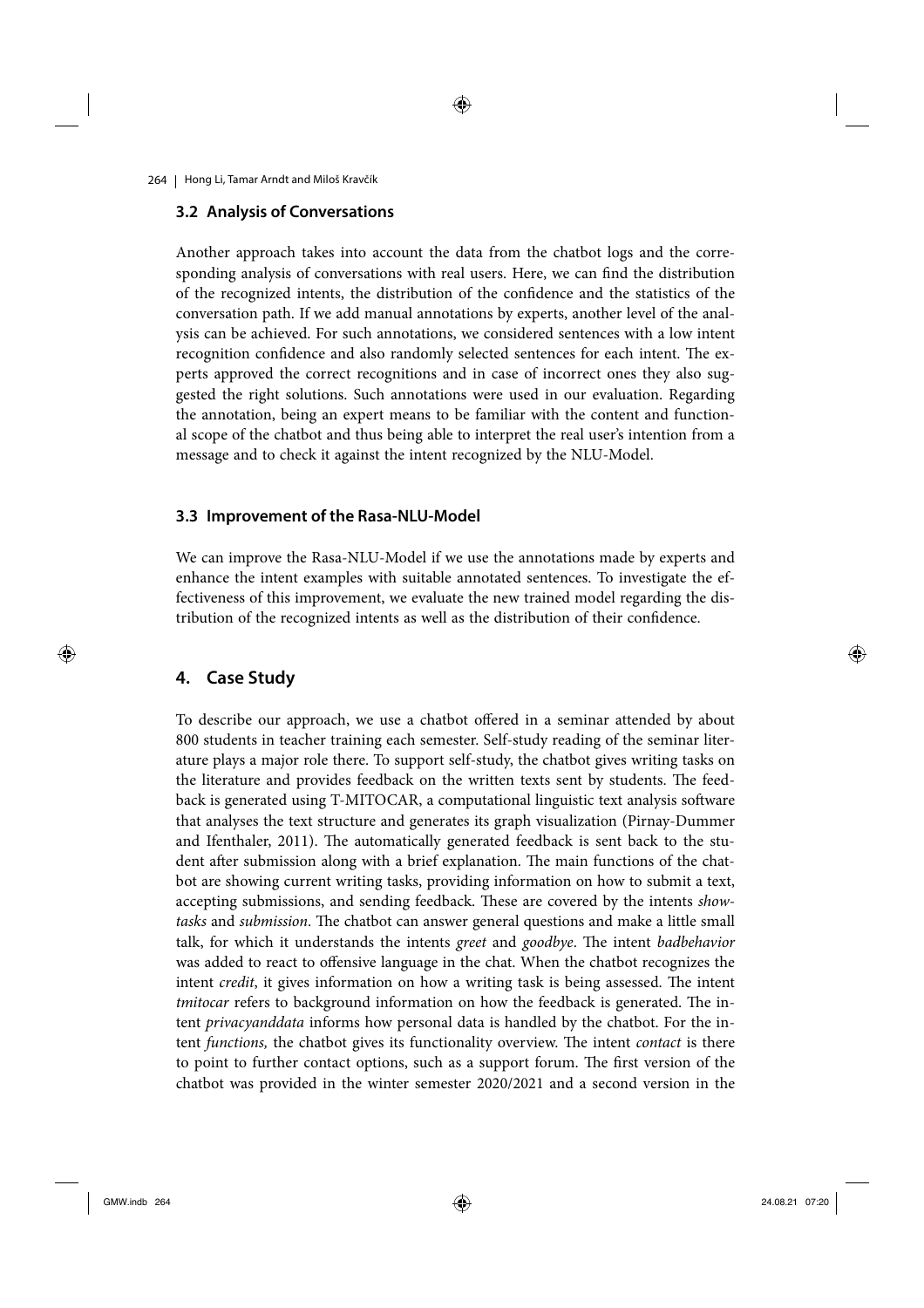summer semester 2021. We validated both versions of the chatbot in several experiments, using the Rasa NLU component.

## **4.1 Validation of Intent Recognition**

## **4.1.1 Experiment 1.A**

In this experiment, the chatbot training data from the winter semester 2020/2021 were validated, in order to find out whether the intents were defined properly. It included 14 intents and 203 example sentences. This was used as a training set for the validation of intent recognition in the Rasa NLU. The classifier correctly labelled 200 out of 203 sentences, which makes the precision of 98,52 %. Fig. 1 shows the validation results and indicates two intents with a potential for improvement: 3 incorrectly labelled sentences were associated with 2 low confidence intents, where 3 duplicates were found. In these cases, the confidence did not exceed 0,5.



Figure 1: The validation results of the training data

#### **4.1.2 Experiment 1.B**

This experiment took place in the summer semester 2021, when 19 intents and 487 example sentences (max. 88, min. 7 per intent) were included. This training set was evaluated by the Rasa NLU. The precision reached 100%. The lowest confidence was 0,375, which was found in one sentence (intent: contact, text: "Du hast meine Frage nicht beantwortet"). Also in other 52 cases the confidence was below 0,5. The semantic similarity of some intents was caused by a lack of examples.

⊕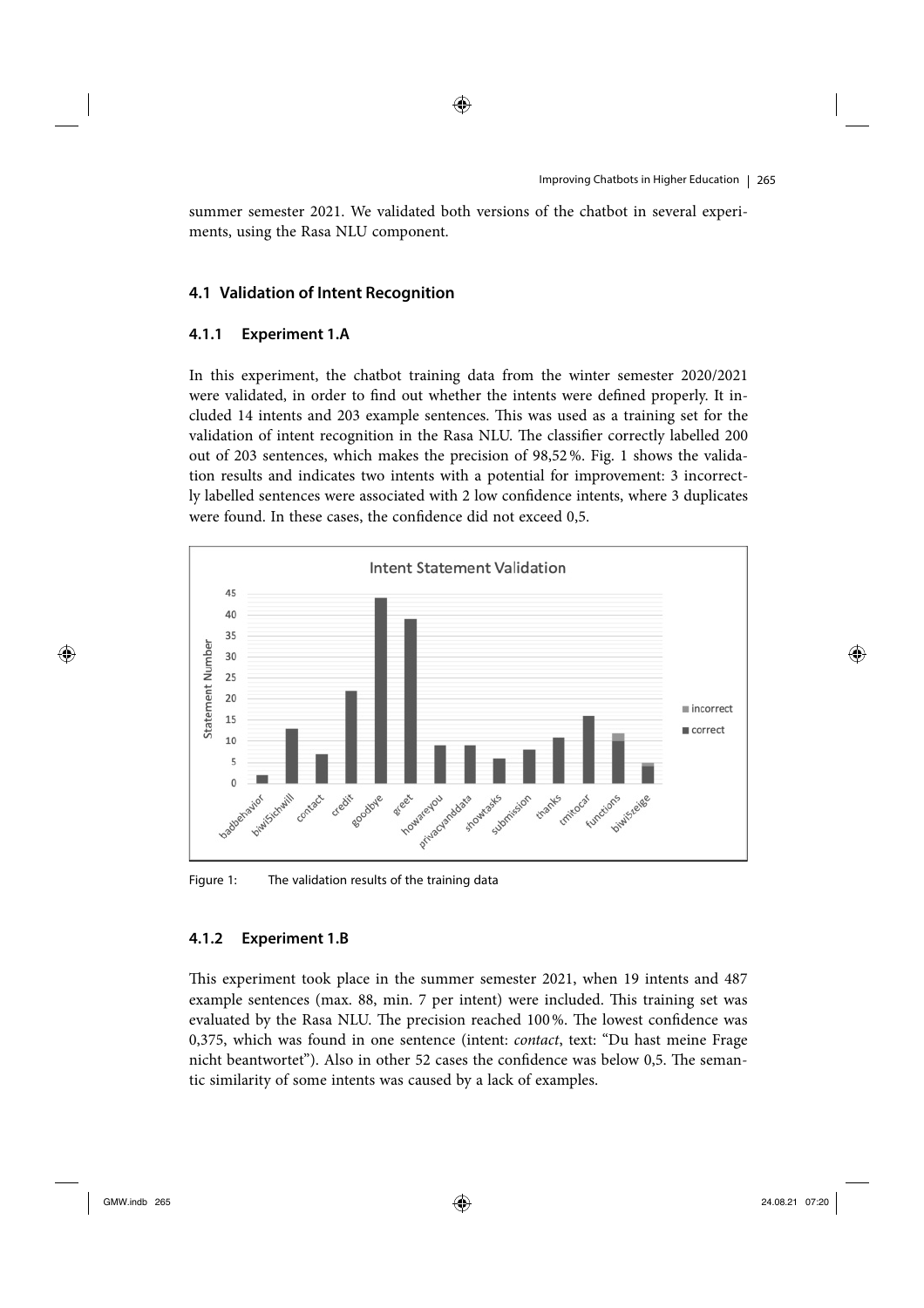◈

266 | Hong Li, Tamar Arndt and Miloš Kravčík

## **4.2 Analysis of Conversations**

To illustrate conversations between the student and the chatbot, here is a short example:

- Student: "Bitte gib mir eine Schreibaufgabe" [intent: showtasks]
- Chatbot: "Aktuell kannst du die Schreibaufgaben zu \*Themenblock I (Aufgaben 1–3)\* und \*Themenblock II (Aufgaben 4–6)\* bei mir einreichen. Abgaben zu Themenblock I kannst du bis 06.12. bei mir hochladen. (…) \*Ziehe zum Hochladen dein Dokument in dieses Chatfenster.\*"

# **4.2.1 Experiment 2.A**

This evaluation took place in the winter semester 2020/2021, more precisely between October 26 and November 30 (36 days). 575 conversations with a unique user were considered, with the average length of 24 messages (maximum 110, minimum 1). The number of messages was 13.824 (9.144 from the bot, 4.680 from the students). These include 2.579 messages from students with no text, as these were uploads of documents. However, students wrote 72 multi sentence messages. The Rasa intent recognition module analysed 2.015 text messages, from which 1.396 were distinct ones. Fig. 2 shows the distributions of intent recognition in conversations (without document upload).



 $\bigoplus$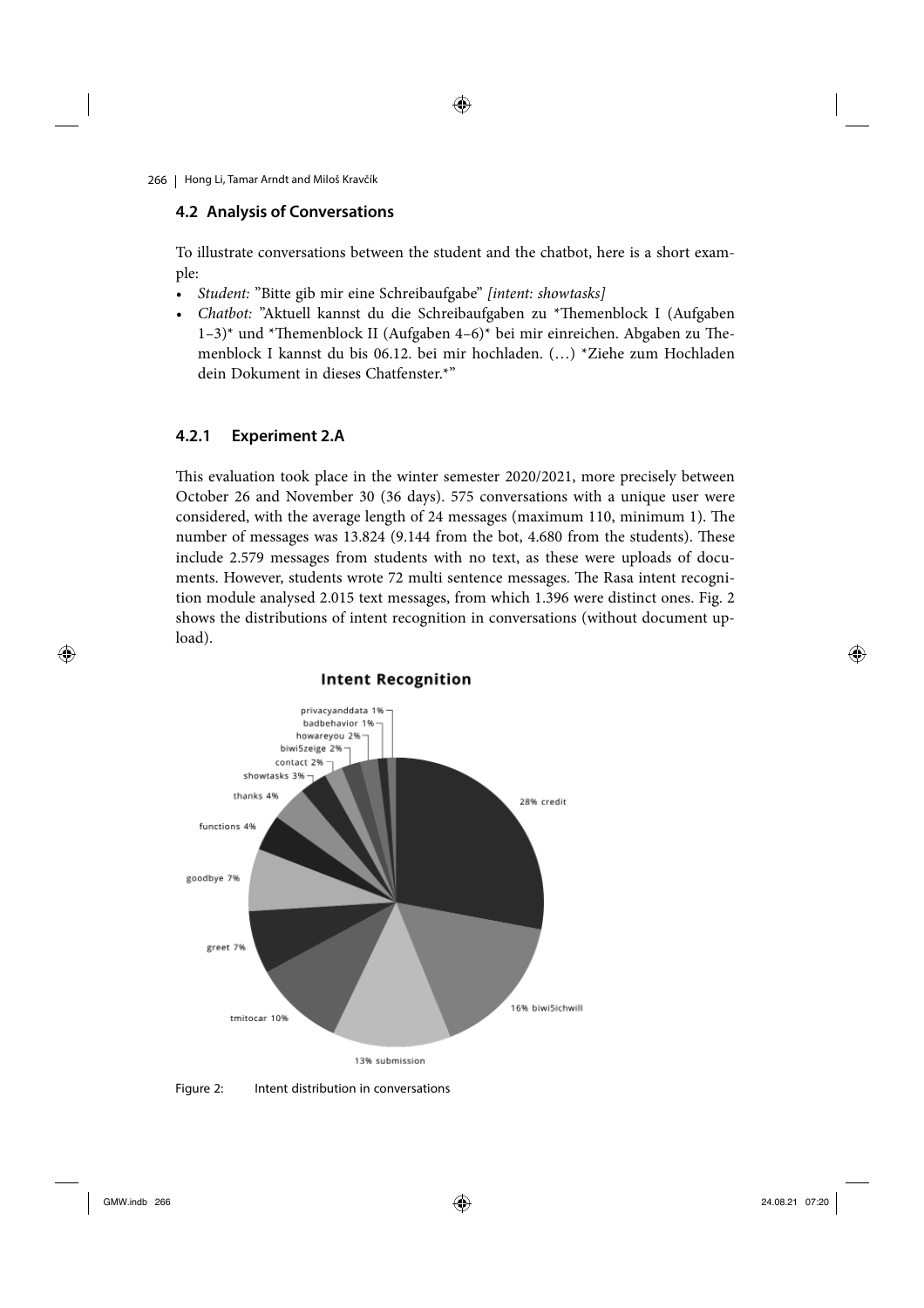#### Improving Chatbots in Higher Education | 267

For the chat path analysis, we identified 4.447 user-bot message pairs and mostly (99,28 %) the bot responded in 1 s, with the average response time 144 ms. Conversations between the bot and the (unique) user were cut into threads (sessions) if they included breaks of more than 5 min. In 490 conversations without noise we identified 2.293 threads, with the average 4,7 threads per conversation (maximum 16, minimum 1). This corresponds with the task to submit 5 written texts in the considered time period. On average, there were 4,8 messages per thread (maximum 30, minimum 1). Users mostly started and ended a session with a document upload. In 2.293 threads 327 different paths (158 with one step) have been identified and the highest frequency (55 %) had a simple document upload. Fig. 3 visualizes the one step path analysis, distinguishing various categories of frequencies. The central action is apparently the document upload, which is often done repeatedly, without other interventions.

◈



Figure 3: Chat path analysis (VH>200, H>100, M>50, L>10, VL others)

## **4.2.2 Experiment 2.B**

For the manual annotation in October – November 2020, we selected 845 sentences – a part of them with the lowest confidence and the rest randomly, considering an even distribution per intent. The annotator evaluated the Rasa NLU intent recognition results. If the recognition was incorrect, the annotator could give correct suggestions. The Gold-Standard Corpus was built from two parts: 1. sentences annotated as correct, 2. sentences annotated as incorrect, with suitable suggestions. This evaluation led to the Gold-Standard Corpus with 712 examples for 21 intents (12 old, 8 new, 1 default). The intents with the highest number of examples were: *default* 179, submission 125 and showtasks 88 (Fig. 4).

 $\bigoplus$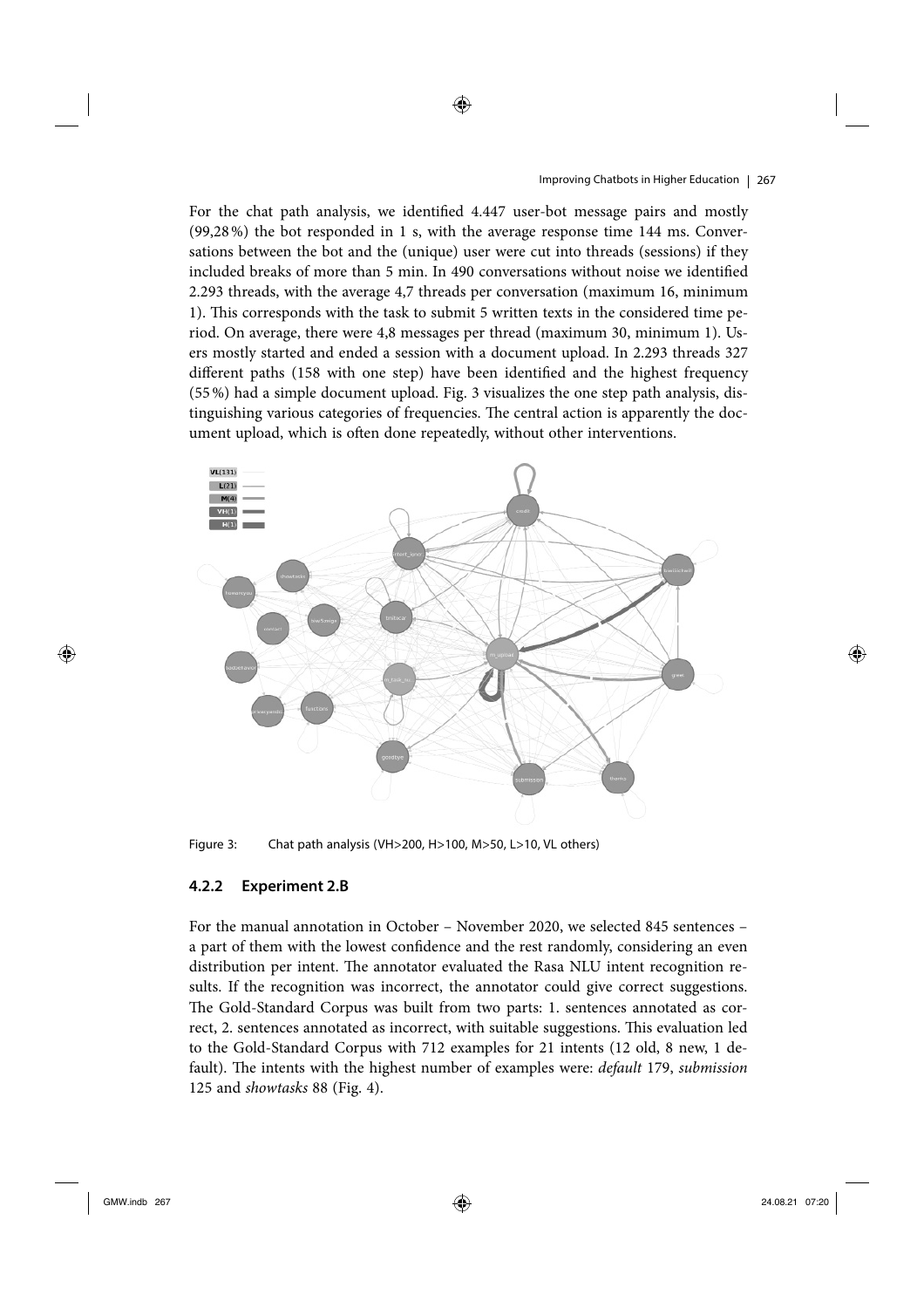268 | Hong Li, Tamar Arndt and Miloš Kravčík



 $\bigoplus$ 

Figure 4: Number of examples per intent in the Gold-Standard Corpus





Figure 5: Intent and confidence distribution of conversations

 $\bigoplus$ 

 $\bigoplus$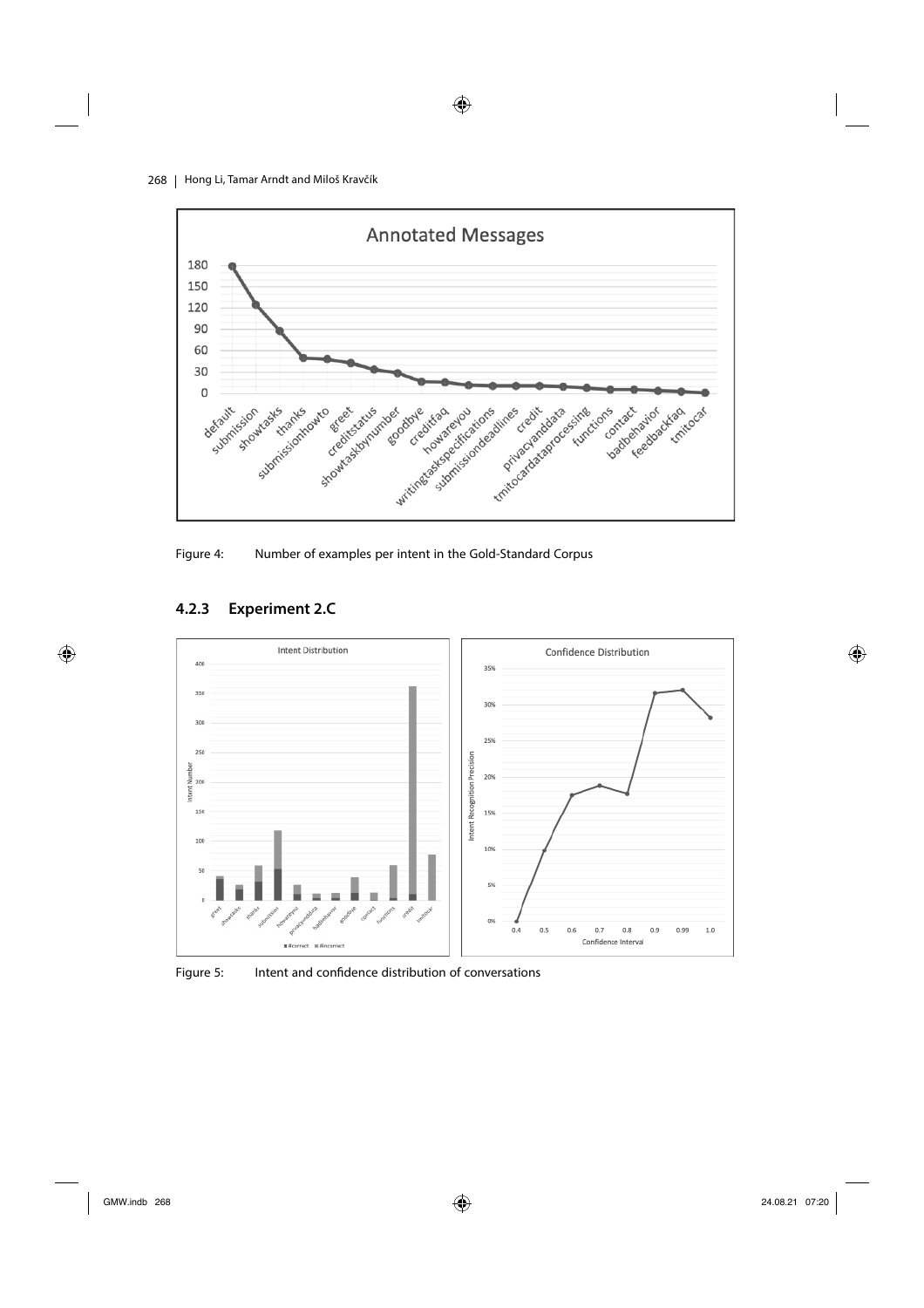The annotations were used to evaluate the intent recognition results. From 845 annotated messages, only 185 were correct (precision 21,89 %). Fig. 5 shows the corresponding intent and confidence distributions. Among the 12 old ones, the intents greet and showtasks have the best precision (88 % and 73 %) – perhaps because they have most example statements. The precision of the recognition result with higher confidence values is also much better than the one with low confidence values: the confidence value can be used as an indicator to evaluate the performance of the intent recognition.

◈

## **4.3 Improvement of the Rasa-NLU-Model**

#### **4.3.1 Experiment 3**

The acquired log data can be used as a training corpus to improve the Rasa-NLU-Model of the chatbot. We used the logs from the previous experiment collected between December 1st, 2020 and February 10th, 2021. In this data 681 conversations of unique users with the bot were identified, with an average of 41 messages  $(max. 127, min. 4)$ . In total  $28.218$  messages were found. The new intent training set was created from the previous one and enhanced with the annotated Gold-Standard from Experiment 2. The number of intents remained 12, but the number of examples increased from 183 to 550. With each of the training sets, more than 900 distinct text messages from students have been used. Fig. 6 compares the two Rasa NLU models, showing the number of messages recognized with the corresponding confidence. The



Figure 6: Confidence distribution of the intent based on two models

 $\bigoplus$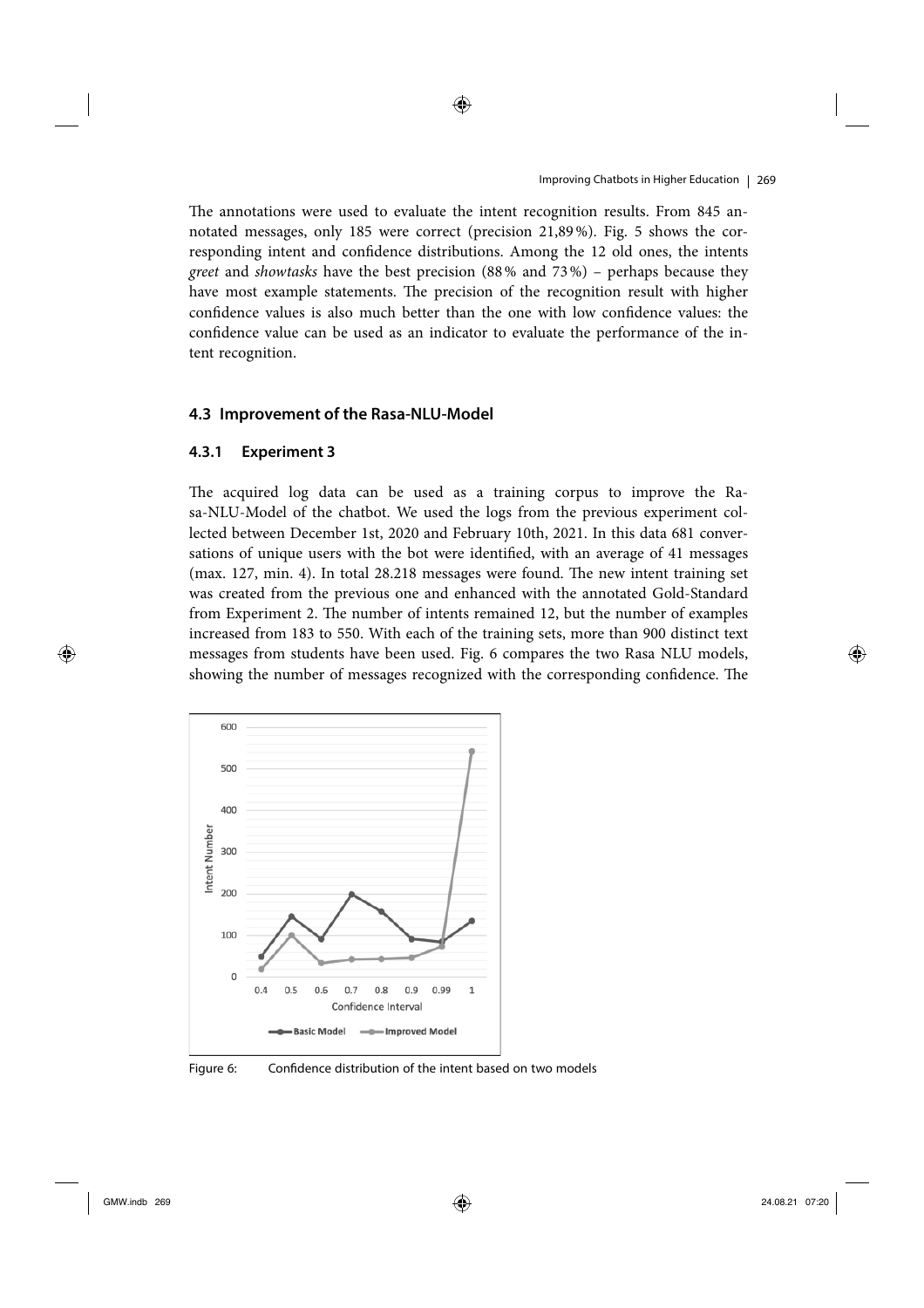◈

270 | Hong Li, Tamar Arndt and Miloš Kravčík

improvement is quite apparent: 543 messages (60 %) recognized with the highest confidence (above 0.99).

## **5. Conclusion**

Chatbots have the potential to support a whole range of tasks in HE, especially when integrated with other tools. But to bring reasonable benefits, they have to achieve a sufficient quality, which needs to be evaluated. In this paper, we presented several ways how a chatbot developed in the Rasa platform can be tested and improved. The validation of intent recognition revealed a couple of intents that could be improved in the basic set. In the extended version more semantically similar intents were identified, suggesting a definition of additional examples. The next analysis showed the distribution of recognized intents in real conversations as well as the typical chat paths used by students. Manual annotation of selected sentences helped to create a new corpus and perform further evaluations. These annotations together with the log data helped to improve the confidence in our Rasa-NLU-Model quite dramatically. The results show that these approaches can lead to continuous improvements of provided services. Further developments can take into account more contextual information as well as sentiment analysis, as motivation and emotions are crucial for mentoring in HE.

#### **Acknowledgements**

The authors would like to thank the BMBF for their kind support within the project "Personalisierte Kompetenzentwicklung durch skalierbare Mentoringprozesse" (tech-4comp) under the project id 16DHB2110.

### **Literature**

 $\bigoplus$ 

- Bocklisch, T., Faulkner, J., Pawlowski, N., & Nichol, A. (2017). Rasa: Open source language understanding and dialogue management. arXiv preprint arXiv:1712.05181.
- Bollweg, L., Kurzke, M., Shahriar, K. A., & Weber, P. (2018). When robots talk improving the scalability of practical assignments in MOOCs using chatbots.  $EdMedia+In$ novate Learning (pp. 1455–1464). AACE.
- Goel, A. K., & Polepeddi, L. (2018). Jill Watson: A virtual teaching assistant for online education. In Learning Engineering for Online Education (pp. 120–143). Routledge. https://doi.org/10.4324/9781351186193-7
- Hien, H. T., Cuong, P. N., Nam, L. N. H., Nhung, H. L. T. K., & Thang, L. D. (2018). Intelligent assistants in higher-education environments: the FIT-EBot, a chatbot for administrative and learning support. Proceedings of the ninth international symposium on information and communication technology (pp. 69–76). https://doi. org/10.1145/3287921.3287937
- Klamma, R., de Lange, P., Neumann, A. T., Hensen, B., Kravcik, M., Wang, X., & Kuzilek, J. (2020). Scaling Mentoring Support with Distributed Artificial Intelligence. Interna-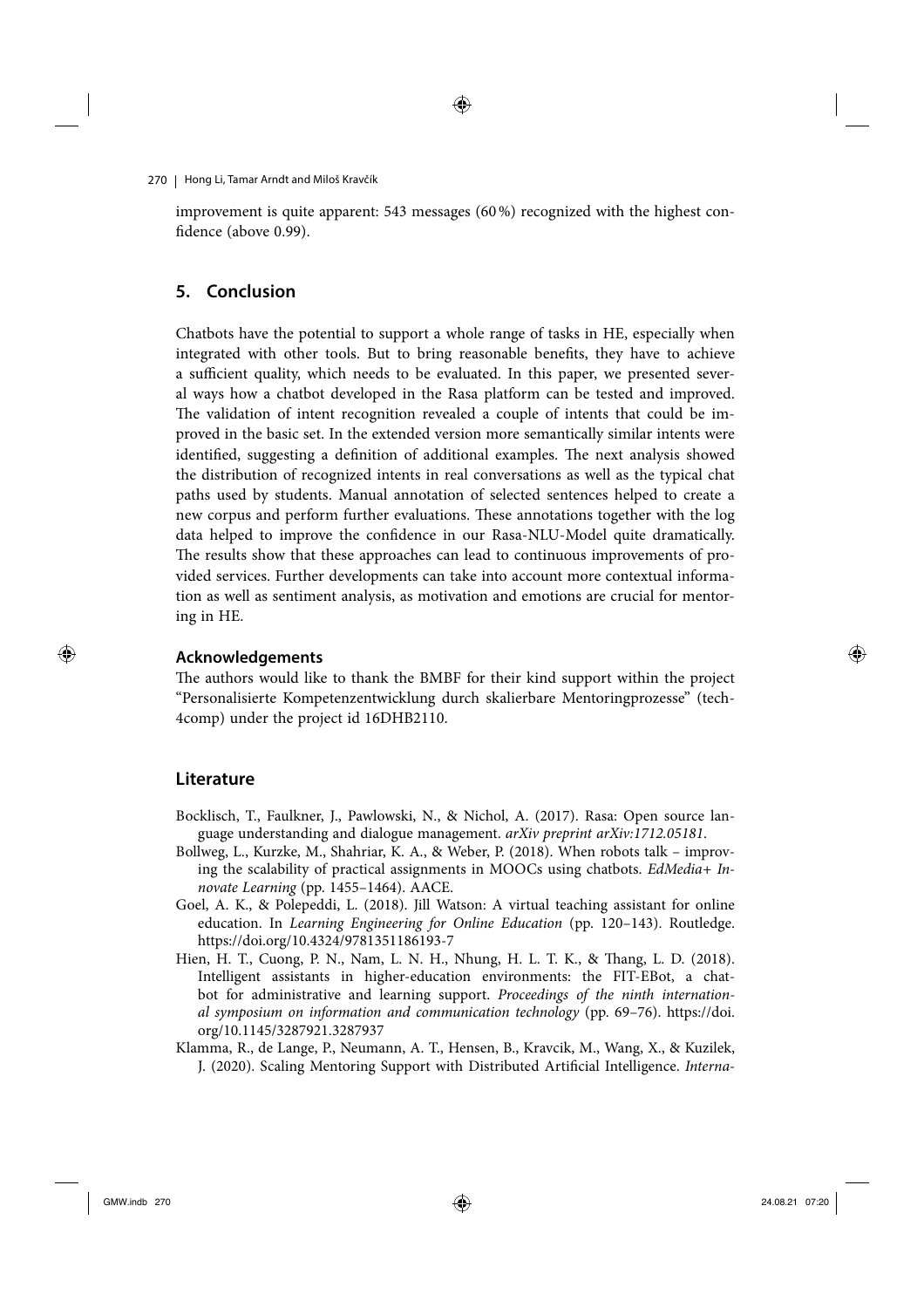#### Improving Chatbots in Higher Education 271

tional Conference on Intelligent Tutoring Systems (pp. 38–44). Springer, Cham. https:// doi.org/10.1007/978-3-030-49663-0\_6

- Ndukwe, I. G., Daniel, B. K., & Amadi, C. E. (2019). A machine learning grading system using chatbots. International Conference on Artificial Intelligence in Education (pp. 365–368). Springer, Cham. https://doi.org/10.1007/978-3-030-23207-8\_67
- Neumann, A. T., de Lange, P., and Klamma, R. (2019). Collaborative Creation and Training of Social Bots in Learning Communities. IEEE 5th International Conference on Collaboration and Internet Computing (CIC) (IEEE), (pp. 11–19). https://doi. org/10.1109/CIC48465.2019.00011
- Neumann, A. T., Arndt, T., Köbis, L., Meissner, R., Martin, A., de Lange, P., Pengel, N., Klamma, R. & Wollersheim, H. W. (2021). Chatbots as a Tool to Scale Mentoring Processes: Individually Supporting Self-Study in Higher Education. Frontiers in Artificial Intelligence, 4, 64. https://doi.org/10.3389/frai.2021.668220
- Pirnay-Dummer, P. and Ifenthaler, D. (2011). Reading guided by automated graphical representations: How model-based text visualizations facilitate learning in reading comprehension tasks. Instructional Science 39, (pp. 901–919). https://doi.org/10.1007/ s11251-010-9153-2
- Sandu, N., & Gide, E. (2019). Adoption of AI-Chatbots to enhance student learning experience in higher education in India. 18th International Conference on Information Technology Based Higher Education and Training (ITHET) (pp. 1–5). IEEE. https://doi. org/10.1109/ITHET46829.2019.8937382
- Winkler, R. & Söllner, M. (2018). Unleashing the Potential of Chatbots in Education: A State-Of-The-Art Analysis. Academy of Management Annual Meeting (AOM). https:// doi.org/10.5465/AMBPP.2018.15903abstract

 $\bigoplus$